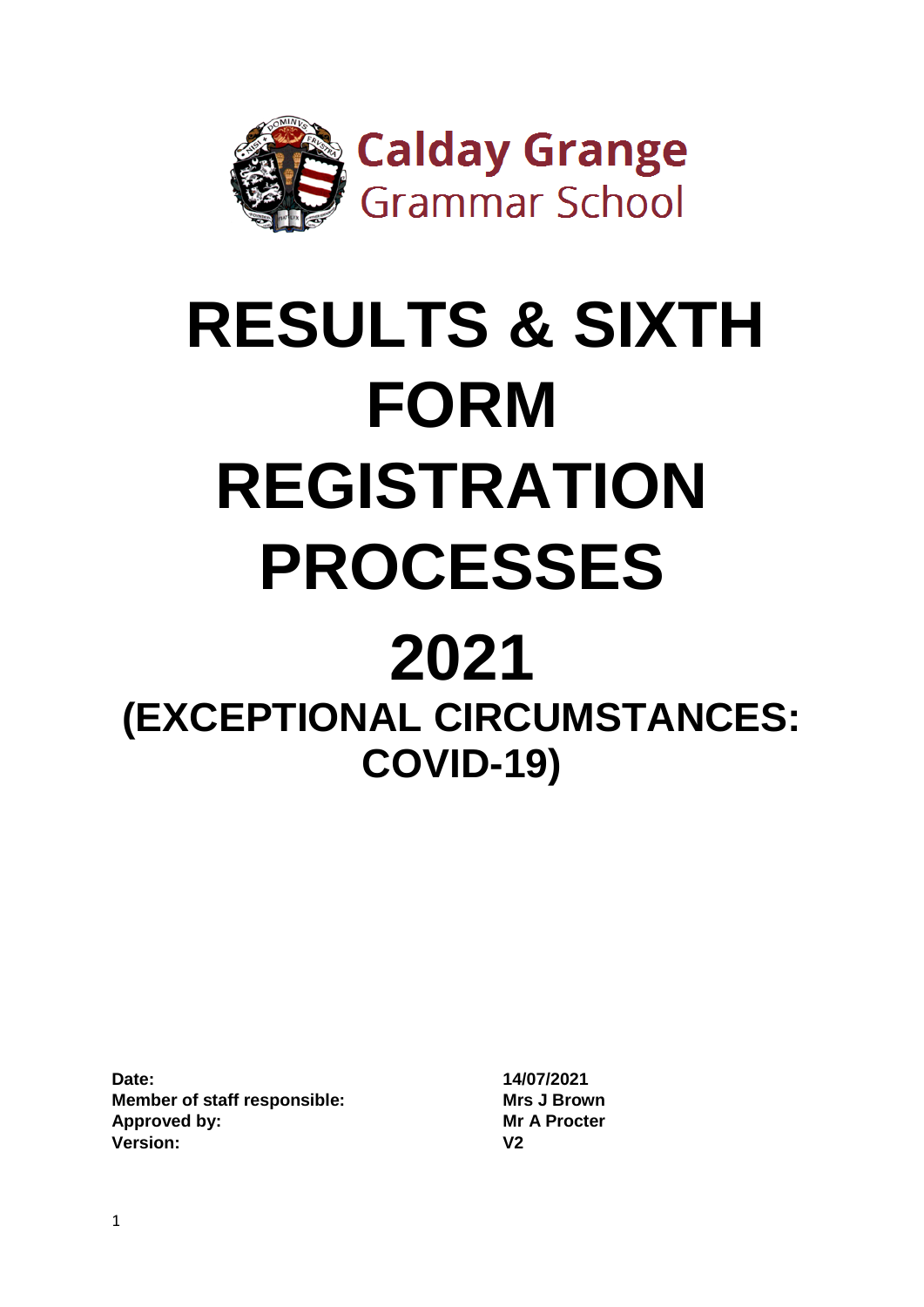# Contents

| Applying for October (A Level) and November (GCSE) 2021 Examinations  10                                                                                                                     |
|----------------------------------------------------------------------------------------------------------------------------------------------------------------------------------------------|
|                                                                                                                                                                                              |
|                                                                                                                                                                                              |
|                                                                                                                                                                                              |
|                                                                                                                                                                                              |
| If you have not met the entry criteria for entry to sixth form, information about the appeals<br>process will be available on the school website: https://www.calday.co.uk/sixthformappeal12 |
|                                                                                                                                                                                              |
|                                                                                                                                                                                              |
|                                                                                                                                                                                              |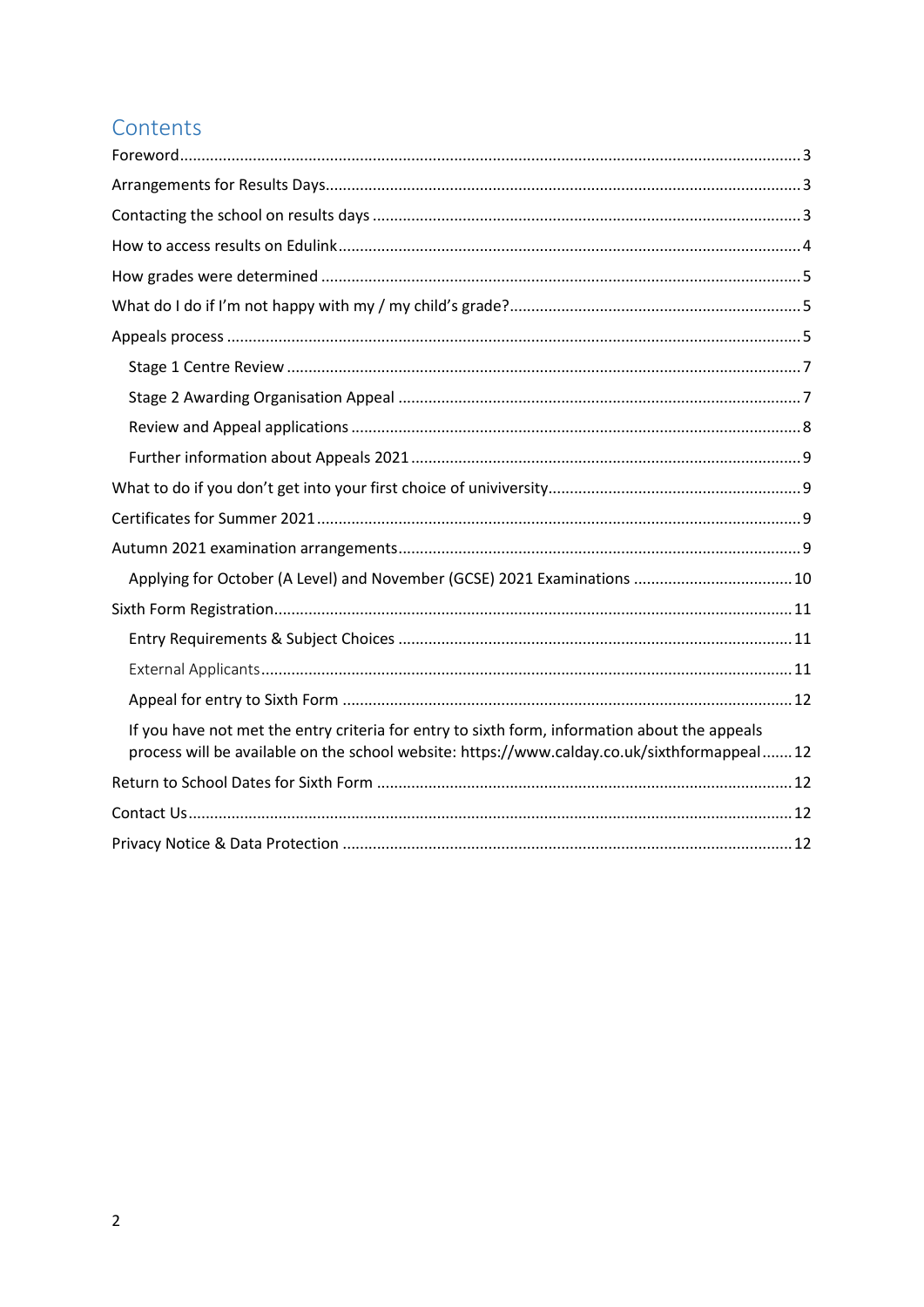# <span id="page-2-0"></span>Foreword

This document has been prepared to collate the information from Ofqual, JCQ and Awarding Bodies to help students and parents navigate through the exceptional circumstances surrounding the summer 2021 examinations. If there are any updates or new information released, we will update this document as and when we receive it.

With the view to conduct results days and sixth form registration remotely this year for the safety of staff, students and parents, there are a number of online forms for the various processes involved. Please read this document carefully to ensure that you have the correct form for what you need. All forms and contact details are summarised in th[e contact us](#page-11-3) section.

# <span id="page-2-1"></span>Arrangements for Results Days

In order to maintain social distancing, the school will be releasing examination results online via **Edulink** at 8.30am on results days, therefore students/parents must ensure **in advance** that they have the correct log in information and will have access on the day.

Any queries about results or email communications about results must also be done via the student's **school email address**, so please also ensure that you have your email address and password available for this. Please note that all results day processes will be done remotely and using online forms which will be monitored throughout the day.

Any logging in or technical issues are to be directed t[o ithelpdesk@calday.co.uk](mailto:ithelpdesk@calday.co.uk).

Unfortunately, as the situation currently stands, you will not be able to attend school to celebrate results with your friends and teachers as would normally happen, however this decision has been made with student and staff safety in mind. We hope that this does not detract from the hard work that you have put into your studies and that you are still able to enjoy the day.

This information document refers to results and there is also a section which outlines the process for [Sixth Form Registration](#page-10-0) following GCSE results which will also be managed remotely this year.

# <span id="page-2-2"></span>Contacting the school on results days

Senior Leadership Team and some teaching and pastoral staff will be available remotely to discuss results with and to offer support where required, to access this support, you will need to submit an online form to request a call back / video call from the relevant staff. Please note that not all staff will be available, however we will get your query to the most appropriate person.

**Please do not email staff directly**, you must use the following contact form to request a call back to discuss your results with the school:

## **Results Day contact form** <https://forms.gle/yLzE9kHaQZ9DUw4V6>

*Responses to this form will be monitored from 8.30am until 2pm on both A Level and GCSE Results days (10th and 12th August)* 

After these times, the contact form will be monitored periodicaly during Monday to Friday, and in most cases we would expect to be able to call you back on the same day for urgent queries.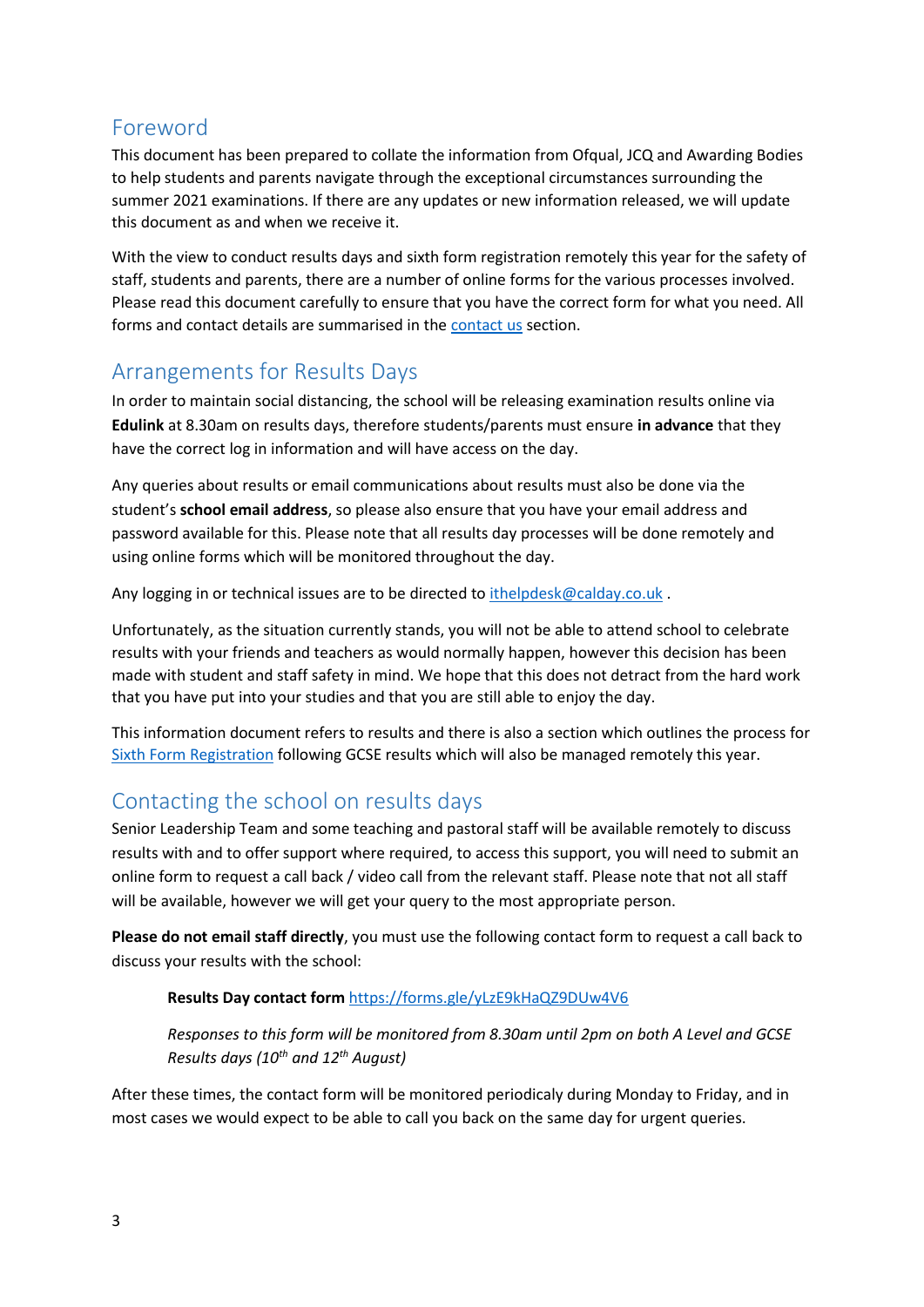## <span id="page-3-0"></span>How to access results on Edulink

To access your final results as confirmed by the exam board, log into Edulink and go to the Examinations tab, this will show your examination **entries** for Summer 2021 in the first instance, in the top right hand corner of this box, you will need to **change from entries to results** to see your June 2021 results. Example below:

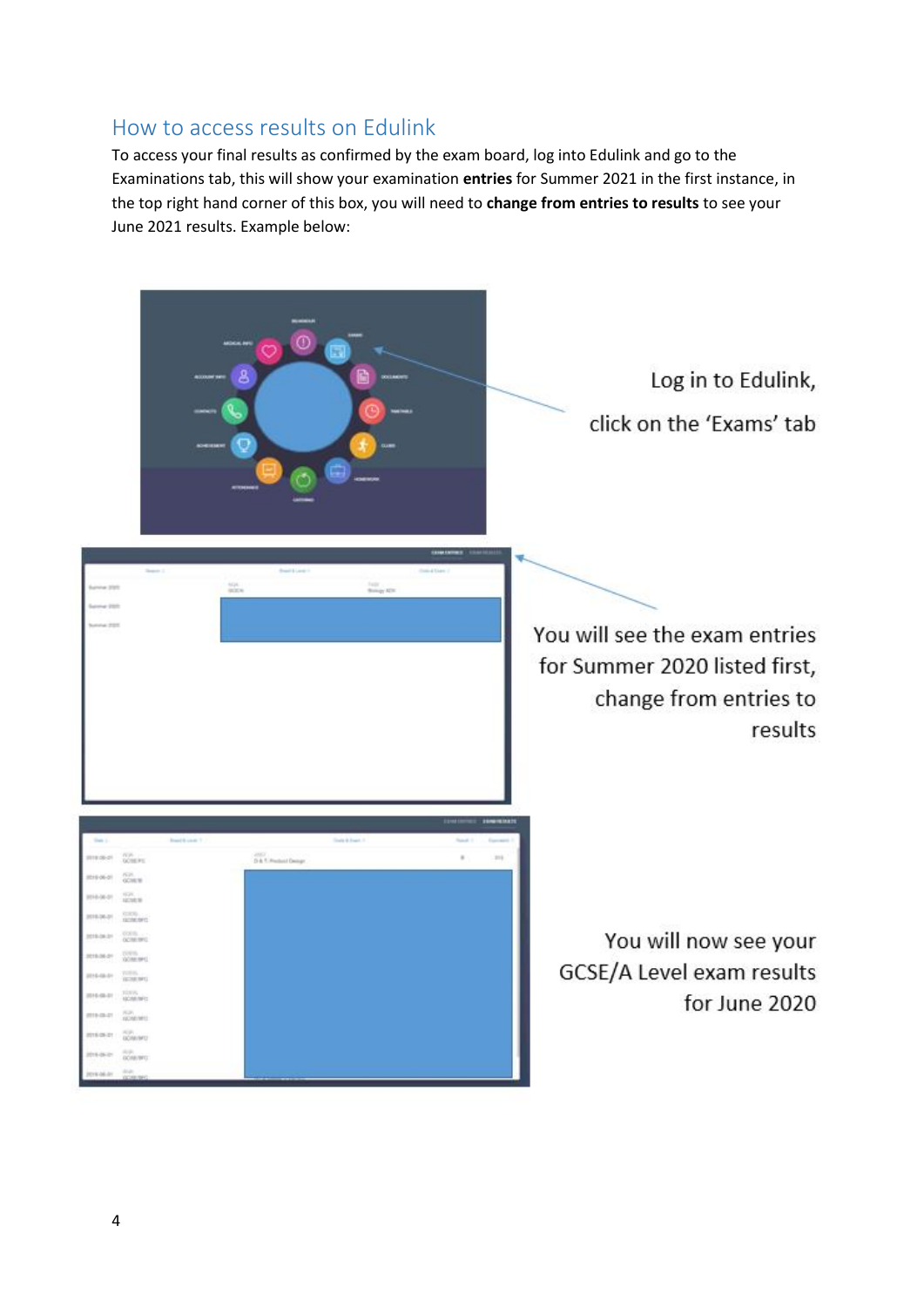# <span id="page-4-0"></span>How grades were determined

Grades this summer were based on Teacher Assessed Grades (TAGs). TAGs were submitted to the exam boards by us as a holistic assessment of students' performance in a subject, following a rigorous process of assessment, moderation and quality assurance. These grades were then approved by the relevant exam board, following external quality assurance checks.

In some cases, the TAGs we submitted may have been reviewed by the exam board, who may have asked us to submit an alternative grade. However, any changes to the grades we submitted were done by professional teachers or reviewers; this year no grades have been changed as a result of an algorithm.

Please see the [Student Assessment Handbook 2021](https://www.calday.co.uk/_site/data/files/users/20/5099AC28413CF8C1D46372332C5D494D.pdf) which was issued in April 2021 to students, detailing the full process for awarding grades for this summer.

The [JCQ Guidance for Students and Parents for Summer 2021](https://www.jcq.org.uk/wp-content/uploads/2021/03/JCQ-Guidance-for-Students-and-Parents-on-Summer-2021.pdf) is also useful to provide more detailed information about the process, along with [Ofqual's Student guide to awarding: Summer 2021](https://www.gov.uk/government/publications/student-guide-to-awarding-summer-2021).

The school has continued to keep the webpages up to date with information for you, including the School Assessment Timelines, which also contained details of the assessment evidence used in the grading process[. https://www.calday.co.uk/examtimetables](https://www.calday.co.uk/examtimetables)

A copy of school policies relating to assessments, including the Centre Policy for Summer 2021, is also available on the school website: <https://www.calday.co.uk/page/?title=Examination+Policies&pid=255>

# <span id="page-4-1"></span>What do I do if I'm not happy with my / my child's grade?

All students have the opportunity to appeal their grade if they meet the eligibility criteria (see below). It is important to note that an appeal may result in a grade being lowered, staying the same, or going up. So if a student puts in an appeal and their grade is lowered, they will receive the lower mark.

There is also the option to resit GCSEs, A levels and some AS levels in the autumn, which may be preferable to some students. The design, content and assessment of these papers will be the same as in a normal year.

## <span id="page-4-2"></span>Appeals process

If you wish to discuss your results with a member of senior leadership, please submit a results day contact form as outlined [above.](#page-2-2)

The appeals process for summer 2021 allows students to appeal their grade where they believe there has been an error, all students have the opportunity to submit an appeal, and there are no fees involved in the process, however students must read the information carefully to consider if appealing is the right course of action for them.

The appeals process is in two stages, and [stage one](#page-6-0) must be completed befor[e stage two](#page-6-1) can be submitted. Details of these stages are below.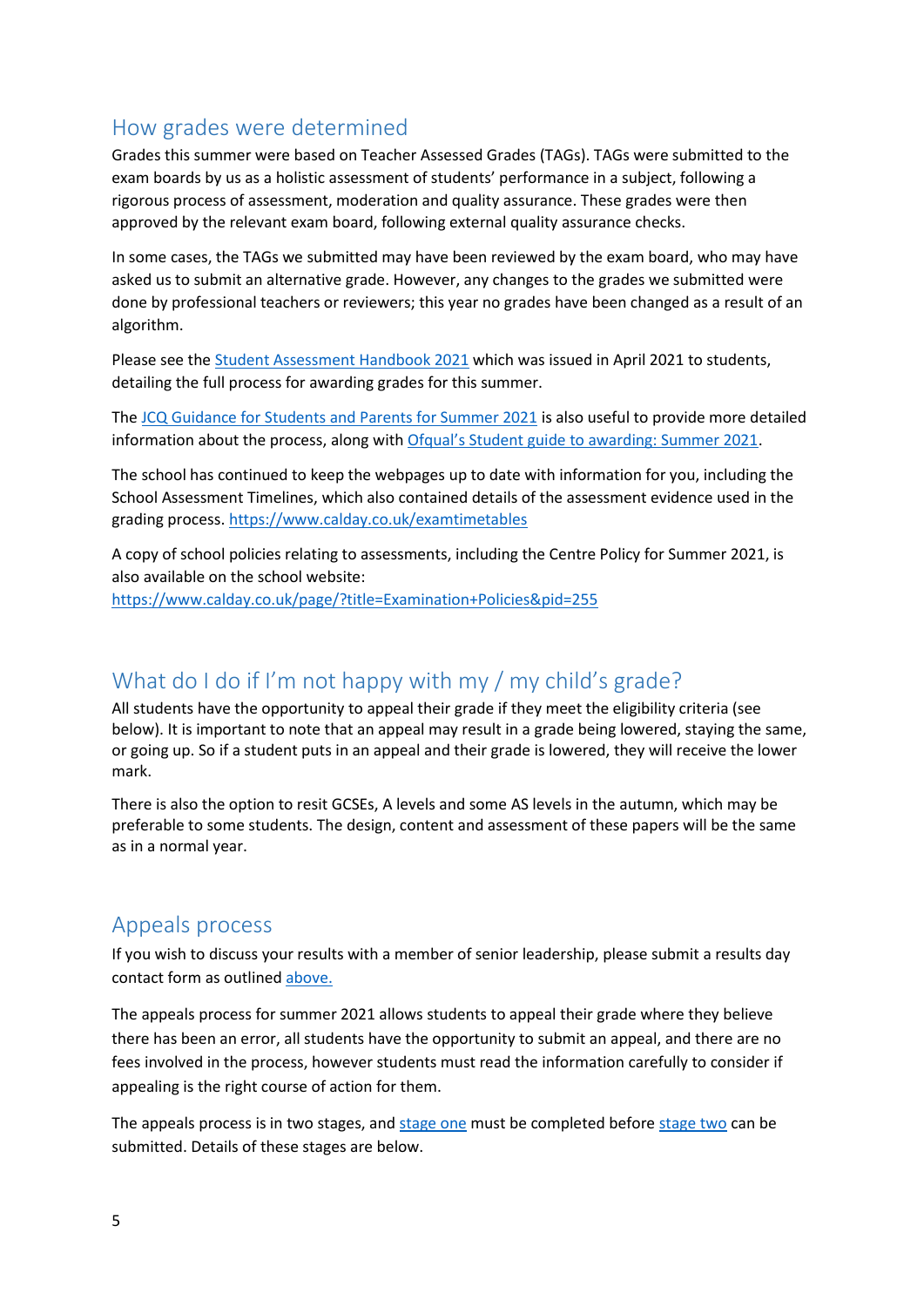Things to consider when applying for a review or appeal:

- You should **consider carefully if appealing is the right course of action for you**. An appeal will only be successful if either an error is found, or the grade awarded / the selection of evidence are found to be an **unreasonable** exercise of academic judgement, i,.e. there was no basis upon which the grade could properly have been given.
- The exam boards will not be able to consider appeals that are based solely on differences of opinion. If you want to improve your grade you might want to consider entering for the autumn exam series (see instructions for applying for [Autumn exams](#page-8-3) below).
- There is no grade protection for appeals or reviews. Your **grade could go down**, it could stay the same, or it could be highered. If an error is found, or an appeal upheld, it may not necessarily result in a grade change. This will be dependent upon the type of error and if a grade change is appropriate.
- An appeal is not a remark of any work. The exam board **will not review the marking of any individual assessments**. As teachers have done, the exam board will take a holistic approach to their decision making.
- For any appeal on the grounds of unreasonable academic judgement, the exam board will consider whether the grade issued was **reasonable** on it's own terms, not if any alternative proposition for the grade or sources of evidence would be a more appropriate exercise of academic judgement.
- If appealing on more than one basis, the appeal may take longer. This is something to consider if you require a priority appeal.
- Priority appeals are for A Level students starting university in the Autumn who have missed out on the conditions of their firm offer, they are not for students who decided not to confirm a firm offer and go through clearing instead, and they are also not available for GCSE students.

*The school have spent significant time and effort to ensure that grades have been checked and rechecked, procedures followed and internal and external quality assurance reviews completed in order to provide the fairest possible grade based on the evidence available. As such, we feel that appeals based on any procedural or administrative error are unlikely to be successful.*

*Any appeal on the basis of academic judgement will only consider if it was unreasonable, it will not consider differences of opinion. 'Unreasonable' is a technical term in this context and means that no educational professional acting reasonably could have selected the same evidence or come up with the same grade. This means that just because other forms of evidence may have been equally valid to use, the selection of evidence is not unreasonable. Because of the flexibility of the approach this year, every school and college will have used different forms of evidence.*

*It also means that the independent reviewers will not remark or grade students' evidence. Instead, they will look to see whether any teacher acting reasonably could have arrived at the same grade. Therefore we do not expect that there will be very many successful appeals on the basis of academic judgement.*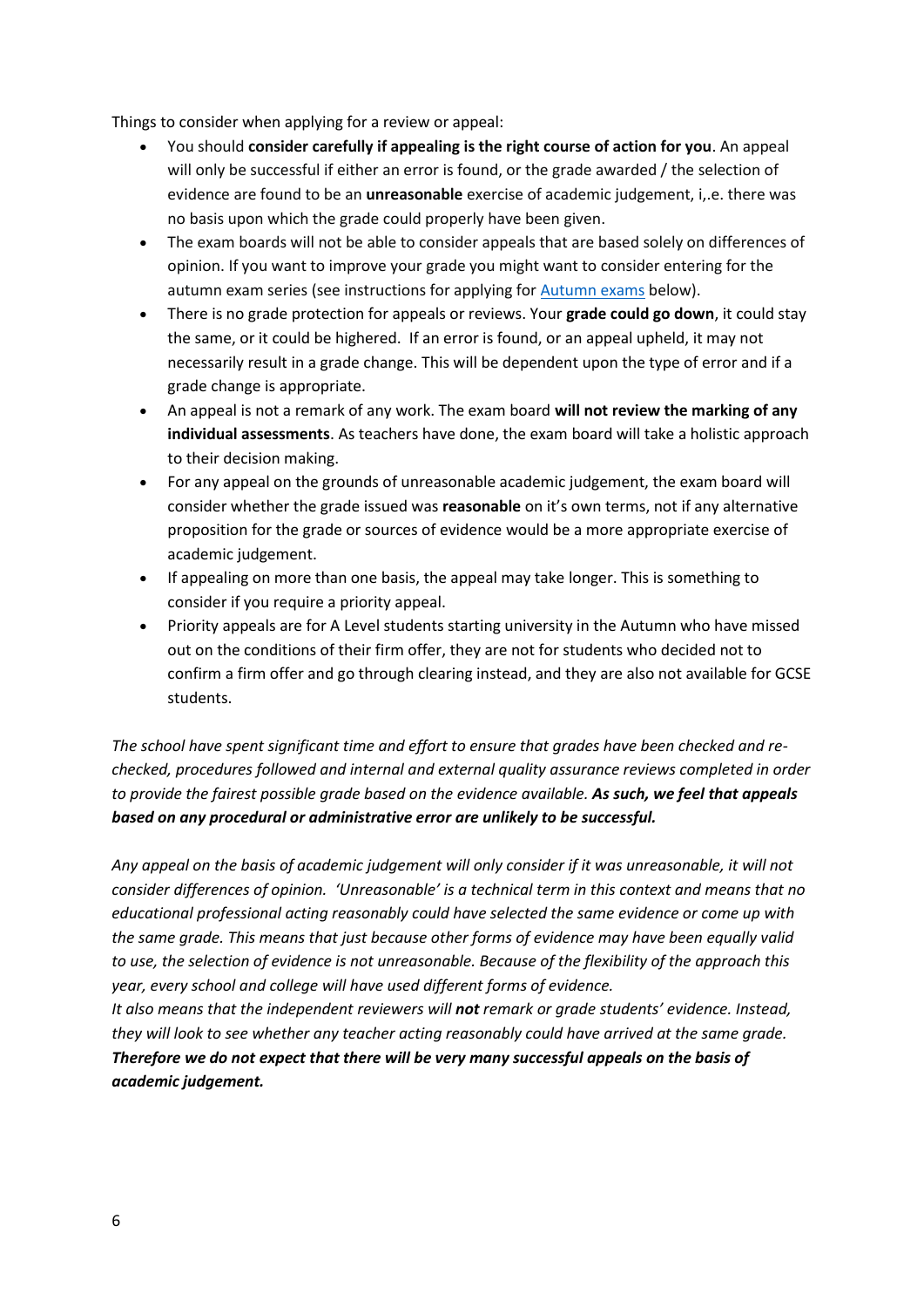#### <span id="page-6-0"></span>Stage 1 Centre Review

The student must first ask the school to review whether an administrative or procedural error has been made. Such as putting the wrong information into a spreadsheet, or not properly following our own process as approved by the exam board (the Centre Policy).

If the school identifies an error made by the school with the grade submitted to the awarding organisation, the school must submit a revised grade with a rationale for the grade change to the awarding organisation. If the awarding organisation is satisfied with the rationale presented by the school and it considers it is appropriate to correct the result, it will issue a revised grade.

> To submit a Stage One centre review, complete the following online form: Stage One - [Centre review application form](https://forms.gle/3CdKFjY5pJeZ3LSC6)

> > Deadlines

## **Monday 16th August, 12 noon for priority review (university dependent) Friday 3rd September, 4pm, for non-priority review**

*The school will be working to complete a priority review by Friday 20th August, and non-priority reviews by Friday 10th September.*

## <span id="page-6-1"></span>Stage 2 Awarding Organisation Appeal

Only available after a Stage One review has been completed by the school. Where the school does not believe that an error has been made but a student believes that an error persists, a student may ask the school to submit an appeal to the awarding organisation on their behalf.

The student's appeal should state the grounds for appeal, what you believe went wrong, and how you think it impacted your grade, the grounds accepted are:

1. An administrative error by the awarding organisation

2a. Procedural error by the school (failure to follow the [Centre Policy](https://www.calday.co.uk/_site/data/files/users/20/0F4FB59D48C114EFABB7584306F6ABC8.pdf) properly and consistently)

2b. Procedural issue by the school (access arrangements / reasonable adjustments / mitigating circumstances)

3a. Unreasonable exercise of academic judgement in the selection of evidence

3b. Unreasonable exercise of academic judgement in the determination of the teacher assessed grade

To submit a Stage Two appeal to the awarding organisation, complete the following online form: Stage Two - [Awarding organisation appeal application form](https://forms.gle/vYdh5X2mHxY9kRhu6)

#### Deadlines

#### **Friday 20th August, 12 noon for priority appeal (university dependent) Wednesday 15th September, 4pm, for non-priority appeal**

*Awarding organisations will be working to complete an appeal within 42 calendar days, however this may not always be possible for them to meet this target, depending on the nature of the appeal.*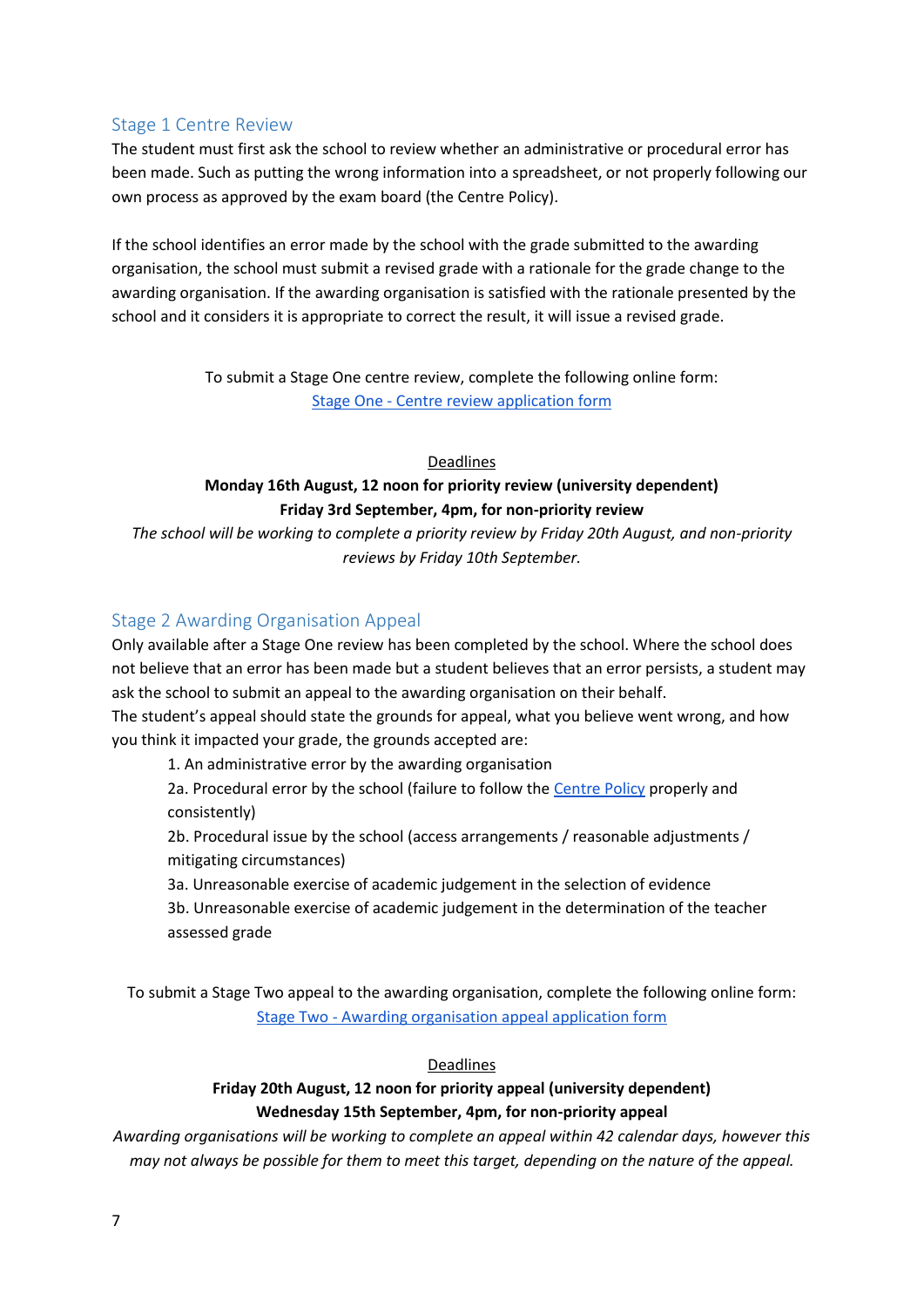### <span id="page-7-0"></span>Review and Appeal applications

Paper copies or emailed attachments of the forms will not be accepted unless there are exceptional circumstances, as this significantly reduces the ability of the school to respond in a timely manner

Online forms must be submitted using the **student's school email address** in order to verify the student's identity. Reviews and appeals cannot be submitted on behalf of the student, they must only be submitted by the student themselves.

Outcomes and any communication about appeals will only be sent to the student's school email address.



A copy of the appeals process flowchart from the JCQ is below: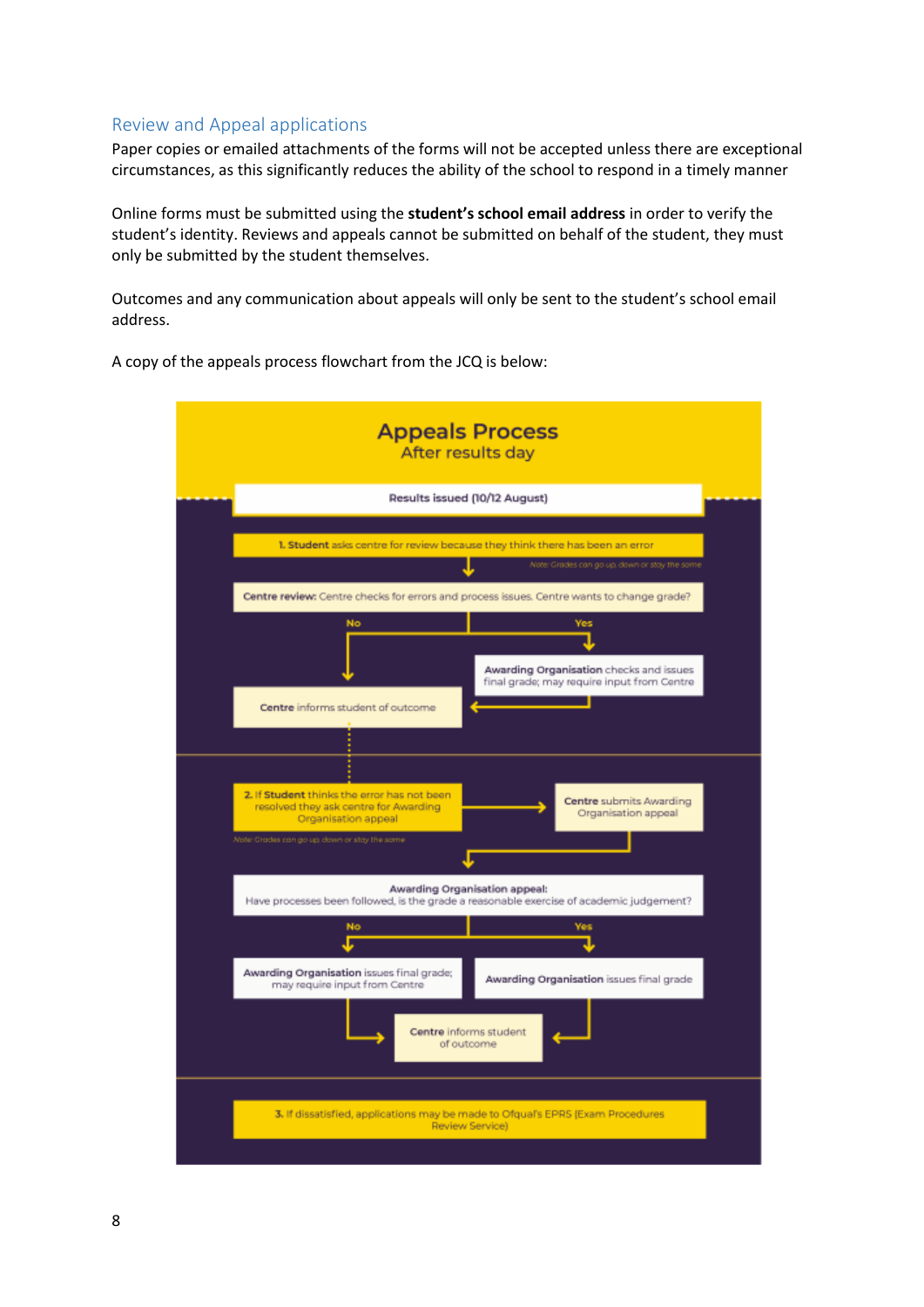## <span id="page-8-0"></span>Further information about Appeals 2021

Further information about the appeals process can be found below, and are useful to read if you are considering submitting a review or an appeal.

[JCQ Summer 2021 Arrangements webpages:](https://www.jcq.org.uk/summer-2021-arrangements/)

- [A guide to appeals process Summer 2021 series](https://www.jcq.org.uk/wp-content/uploads/2021/06/JCQ_Appeals-Guidance_Summer-2021.pdf)
- [Important information to for student \(appeals\)](https://www.jcq.org.uk/wp-content/uploads/2021/06/JCQ_Appeals-Guidance_Summer-2021_Appendix-B.pdf)
- [JCQ Guidance for Students and Parents](https://www.jcq.org.uk/wp-content/uploads/2021/03/JCQ-Guidance-for-Students-and-Parents-on-Summer-2021.pdf) (page 6 for appeals)

#### [DfE blog about exam appeals](https://dfemedia.blog.gov.uk/2021/06/09/exam-appeals-what-can-i-do-if-i-think-my-grade-is-wrong-how-do-i-appeal-what-will-happen-if-i-appeal-your-questions-answered/?fbclid=IwAR1ApqmbehAL8GUaOtKsZ1iD0gxKDrK85WeWJNbzrjLlpKl3mPs9z6TvIzc)

## <span id="page-8-1"></span>What to do if you don't get into your first choice of univiversity

First, don't panic. Submit a [contact form](https://forms.gle/yLzE9kHaQZ9DUw4V6) to request an urgent call back about your options. You may wish to go through clearing, or sit the autumn exams or summer exams next year to try to improve your grade.

If you are going to appeal your grade, you must let your university know you are appealing. They will then let you know whether they will hold a place for you pending the outcome of an appeal (note that universities are not obliged to hold a place for you; this is at their discretion).

## <span id="page-8-2"></span>Certificates for Summer 2021

When received from the awarding body (normally in December) certificates will be issued to candidates during school, or for students no longer at Calday, students will be given a time to come to school to collect. Any uncollected certificates will then be posted home via first class mail (if you wish for recorded delivery to be used, please provide pre-paid label).

## <span id="page-8-3"></span>Autumn 2021 examination arrangements

Ofqual confirmed that any student unable to receive a calculated result, and others who would like to improve their grades, will have an opportunity to take the full suite of GCSE, AS and A-level exams in the autumn. Entries will be limited to students who had entered for the summer series and to students who the awarding body believes had intended to enter.

Entry fees are not applicable for the Autumn examinations, however may be charged if you enter and fail to attend without a valid reason, see instructions for applying on the next page.

We are able to accept GCSE entries from Year 12 students who have joined us from another centre, please submit the application as outlined on the next page.

Please note the following:

- You do not need to sit all exams, you can choose which exams you wish to sit.
- If you choose to take an exam in the Autumn series, both grades will stand and you can use the higher grade.
- The format of the papers will be the same, however there will be no non-examination assessments or coursework (except for Art). Results from any previous non-examination assessments or coursework will also not be carried over.
- Unfortunately Cambridge Pre U has decided not to offer autumn exams in 2021.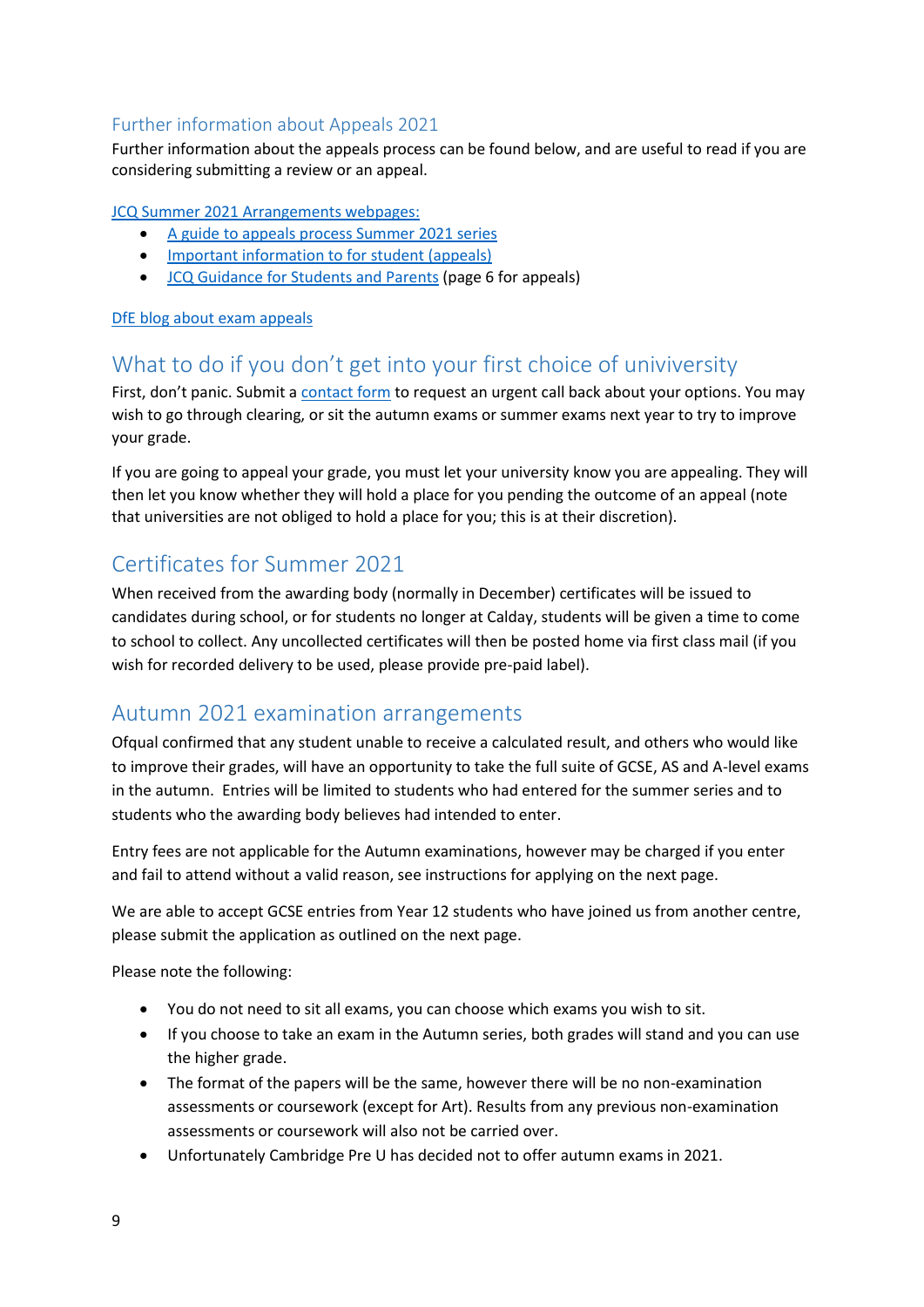JCQ have now confirmed that the dates for these exams will be:

- AS and A-level exams: Monday 4<sup>th</sup> October to Friday 22<sup>nd</sup> October 2021 **Results to candidates:** Thursday 16th December 2021
- **GCSE exams:** Monday 1<sup>st</sup> November to Friday 3<sup>rd</sup> December 2021 **Results to candidates (English Language & Maths only):** Wednesday 12<sup>th</sup> January 2022 **Results to candidates (all other GCSE subjects):** Thursday 24<sup>th</sup> February 2022

For exact dates, please check the October and November 2021 Timetables which will be available on the exam board websites:

Edexcel:<https://qualifications.pearson.com/en/support/support-topics/exams/exam-timetables.html>

OCR:<https://www.ocr.org.uk/administration/general-qualifications/preparation/key-dates-and-timetables/>

AQA:<https://www.aqa.org.uk/exams-administration/dates-and-timetables>

WJEC: [https://www.wjec.co.uk/home/administration/key-dates-and-timetables/#tab\\_0](https://www.wjec.co.uk/home/administration/key-dates-and-timetables/#tab_0)

CIE[: https://www.cambridgeinternational.org/exam-administration/cambridge-exams-officers-guide/phase-1](https://www.cambridgeinternational.org/exam-administration/cambridge-exams-officers-guide/phase-1-preparation/timetabling-exams/exam-timetables/) [preparation/timetabling-exams/exam-timetables/](https://www.cambridgeinternational.org/exam-administration/cambridge-exams-officers-guide/phase-1-preparation/timetabling-exams/exam-timetables/)

## <span id="page-9-0"></span>Applying for October (A Level) and November (GCSE) 2021 Examinations

To apply, you will need to complete the following online form stating your details and which examination you wish to take. This must be done before the deadlines below, to allow the school to process your application and submit your entry to the awarding body on time. Once you have been entered, you will be provided with a statement of entry and an examination timetable. You must check these carefully for errors.

Entry fees are expected to be applicable and must be paid via ParentPay (instructions for doing so will be on the application form below). The fees for each entry will be listed on this form when they become available from the exam board. An entry will not be made without both the completed form, and payment received before the school's entry deadlines.

We hope to be able to refund or partially refund students for their entry fees for Autumn 2021 depending upon funding and any reimbursement from the entry fees paid to the awarding bodies for the summer. We will keep you up to date with this as and when we know more.

There may be funding available for free school meals students, please email [examsinbox@calday.co.uk](mailto:examsinbox@calday.co.uk) for more information if this applies to you.

#### [Application form for Autumn 2021 Exam Entry](https://forms.gle/RvuMCacoKyT6wEWSA)

The school's entry deadlines for your diary will be:

- **A-level** Monday 6th September
- **GCSE** Thursday 30<sup>th</sup> September

All examinations in this series are subject to the rules and regulations of the JCQ and awarding body, please ensure that you have read the Public Examinations Handbook Autumn 2021 which will be available on the school webpages before the end of September <https://www.calday.co.uk/page/?title=Examination+Policies&pid=255>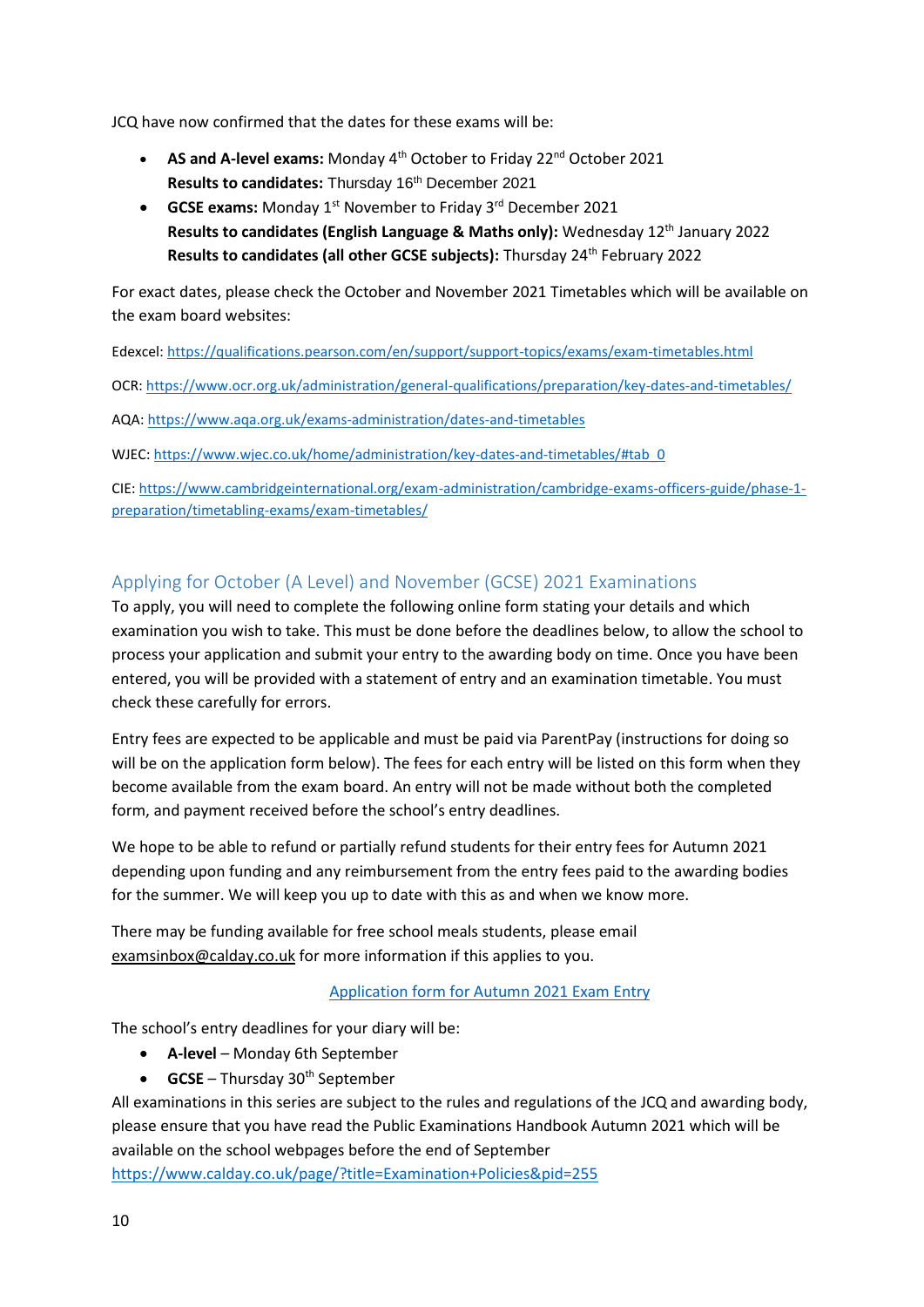# <span id="page-10-0"></span>Sixth Form Registration

This takes place on the same day as GCSE results  $-$  Thursday 12<sup>th</sup> August. Once you have received your results you will need to complete an online form to register for sixth form, please do this straight away on the day.

#### [Sixth Form Registration Online Form](https://forms.gle/AXx4b9aSsM54nizB9)

The form will be used to:

- 1. Confirm your place no changes to subjects from your initial expression of interest/options
- 2. Confirm your place wish to change subjects due to changing your mind
- 3. Confirm your place did not meet the subject specific entry criteria for your chosen subjects
- 4. Arrange an appointment with Senior Leadership Team if you have not met the minimum entry criteria for sixth form, we will then contact you to discuss your options, and the appeals process should you wish to submit an appeal
- 5. Withdraw your application

You must ensure that you are available via telephone or googlemeet throughout results day, if we are unable to contact you when needed, this may delay your registration for the sixth form.

After you have submitted your online registration, you will receive an email at the end of the day, or the following day, to confirm that you have been registered and the arrangements for the start of term.

#### <span id="page-10-1"></span>Entry Requirements & Subject Choices

Entry requirements for sixth form, and for your chosen subjects can be found in the sixth form prospectus:<https://www.calday.co.uk/prospectus>

The minimum requirements for entry for all students to the Sixth Form at Calday Grange Grammar School is five 'good' GCSE passes (or equivalent) at grades 5 - 9 including English Language and Mathematics and need the published entry requirements in the three subjects chosen for A Level. Please see the individual subject entry guidelines for clarification.

Please note that unfortunately due to low interest French A Level will not be running in September 2021 for Year 12. If you have selected this option and have not yet responded with an alternative choice, please email options@calday.co.uk with your alternative subject.

**If subjects become oversubscribed, the school will apply oversubscription criteria using GCSE results. You will be contacted if this is the case and we are unable to offer you a place on the subject that you have chosen.**

#### <span id="page-10-2"></span>External Applicants

To register for Sixth Form, external applicants will also need to complete the same [Sixth Form](https://forms.gle/9TBD2yf4fCzStgoR7)  [Registration Online form,](https://forms.gle/9TBD2yf4fCzStgoR7) however will also need to upload a copy of your results, plus identification, such as a passport.

Further information about Sixth Form admission and the Admissions Policy can be found on our webpages[: https://www.calday.co.uk/admissions](https://www.calday.co.uk/admissions)